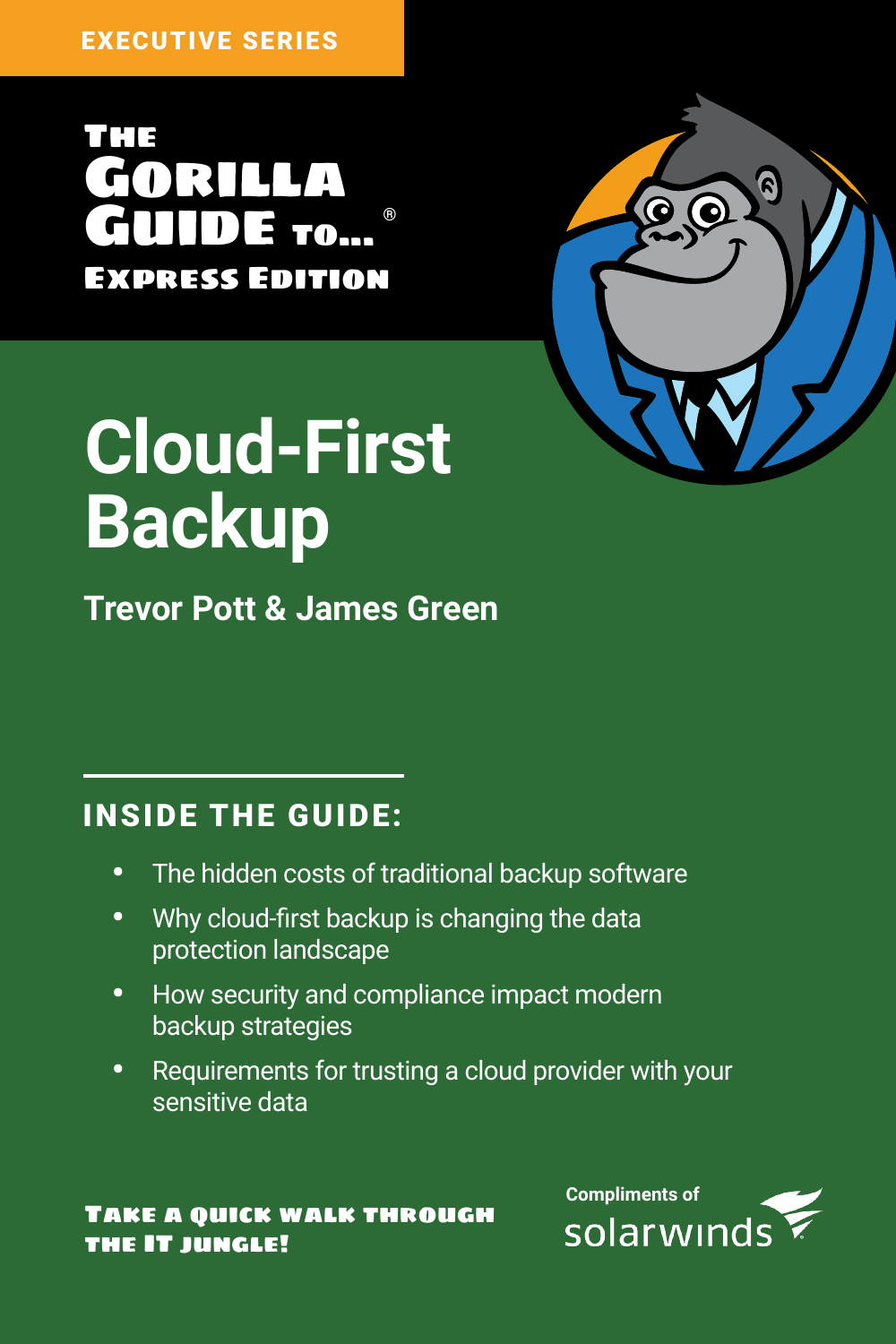# Cloud-First Backup **Express Edition**

#### **AUTHORS**

Trevor Pott & James Green

#### **COMPLIMENTS OF SOLARWINDS**

© 2018 ActualTech Media, All Rights Reserved.

No portion of this book may be reproduced or used in any manner without the express written permission of the publisher except for the use of brief quotations.

Printed in the United States of America

#### **ACTUALTECH MEDIA**

Okatie Village Ste 103-157 Bluffton, SC 29909 www.actualtechmedia.com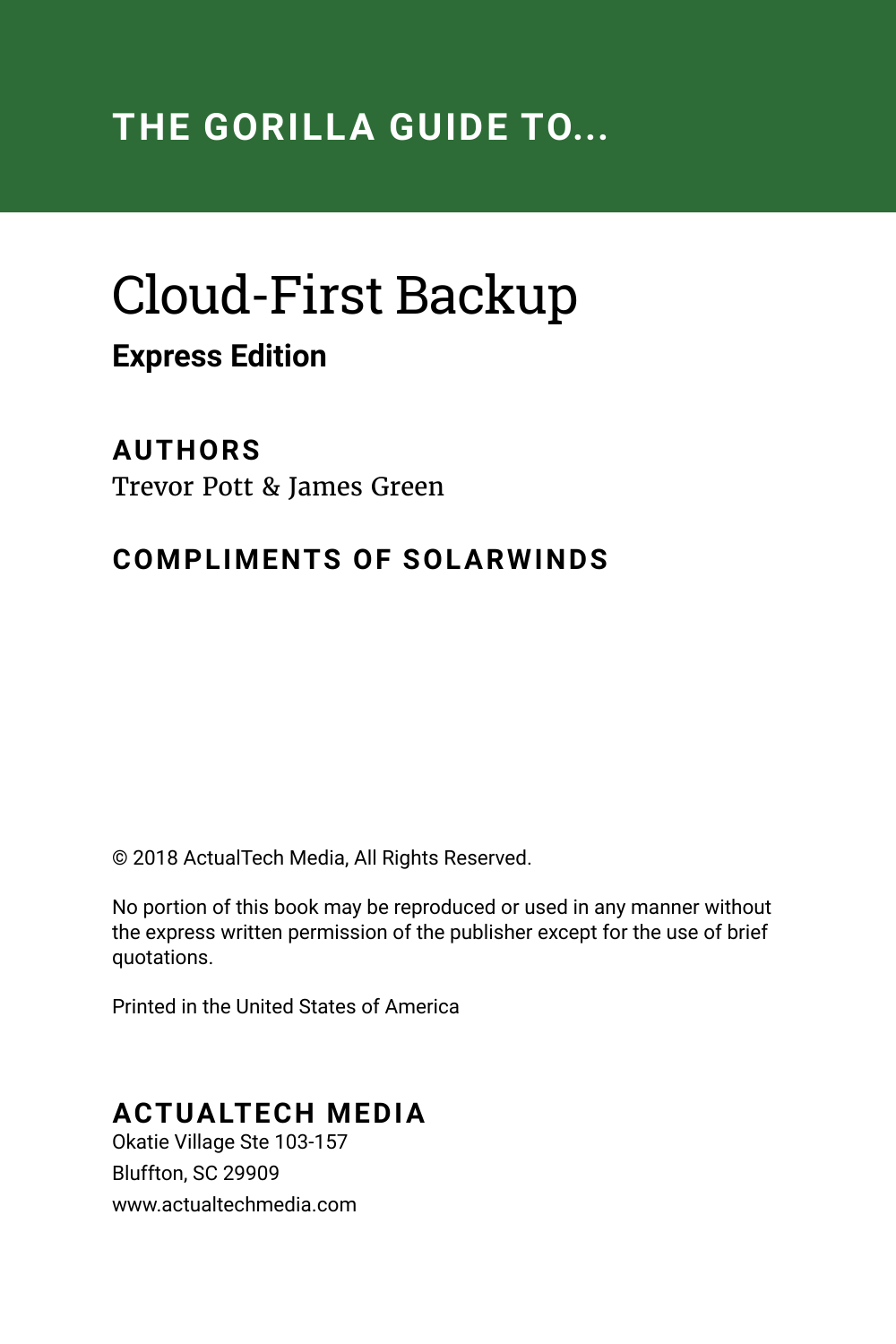### **TABLE OF CONTENTS**

| Chapter 1: Modern Backup Is Still                                                          |  |
|--------------------------------------------------------------------------------------------|--|
|                                                                                            |  |
|                                                                                            |  |
| Data Protection Is Boring Until Something                                                  |  |
| Chapter 2: Hidden Backup Software Costs8                                                   |  |
|                                                                                            |  |
| <b>Chapter 3: Cloud-First Backup Has</b><br><b>Chapter 4: Deploying Cloud-First Backup</b> |  |
|                                                                                            |  |
|                                                                                            |  |
| Chapter 6: Cloud-First Backup Keeps Your                                                   |  |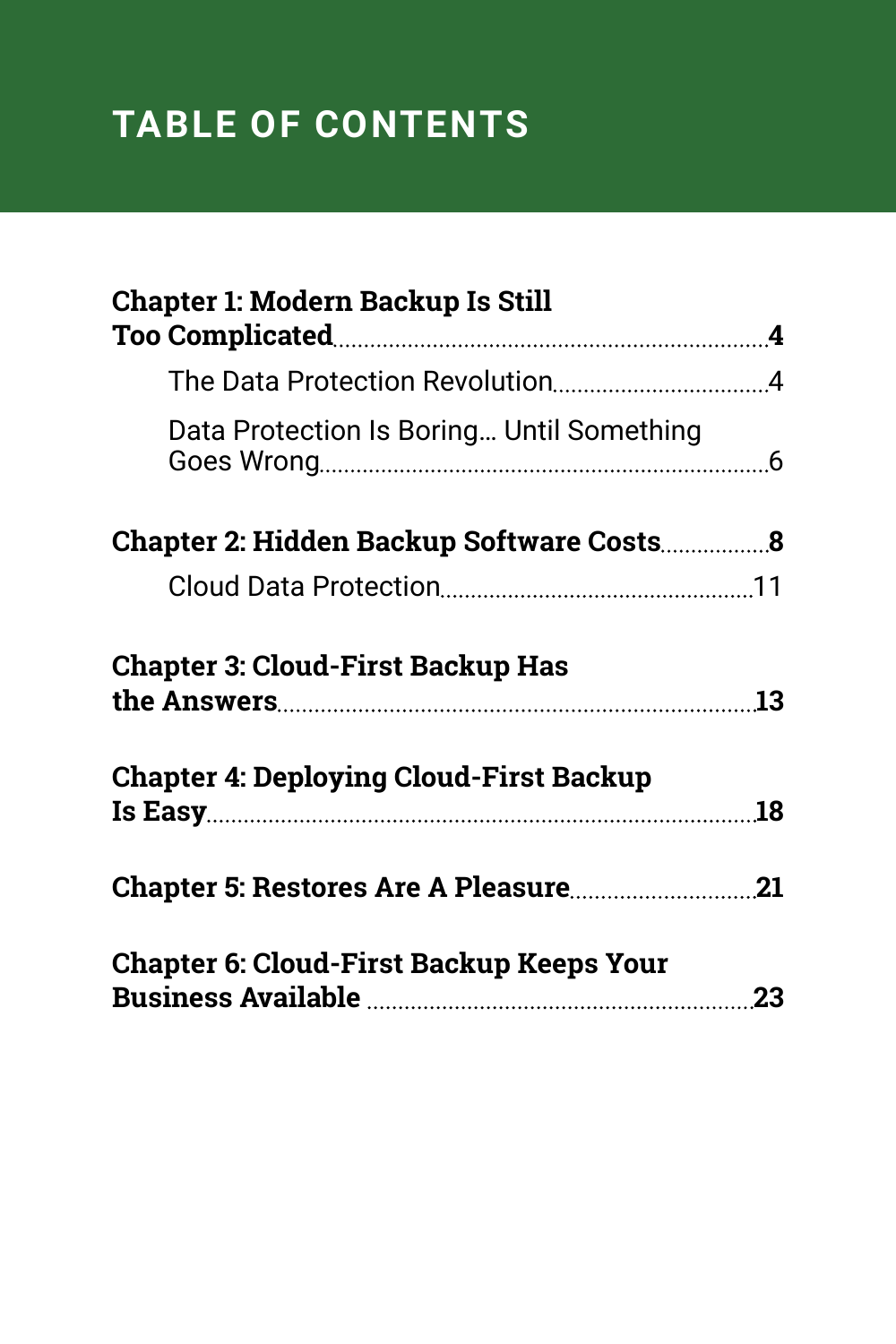# <span id="page-3-0"></span>Modern Backup Is Still Too Complicated

### **The Data Protection Revolution**

The Royal Library of Alexandria was one of the greatest repositories of human knowledge in the ancient world. Generations of effort and expense went into the Great Library, but the knowledge collected allowed Egypt to prosper for hundreds of years. But the library burned, and Egypt began its decline.

According to legend, this knowledge was amassed through a number of means, including offering trade discounts to ships that brought scrolls to the library to be copied. This represented a significant investment on the part of Egypt, but the upside was that it made Alexandria a center of scholarly excellence. Technology and academia both progressed at an accelerated rate, and the library of Alexandria was a contributing factor to a golden age for Egypt.

With its destruction, much – but not all – of the knowledge of the ancient world was lost. Some of the contents of the library were copied to other great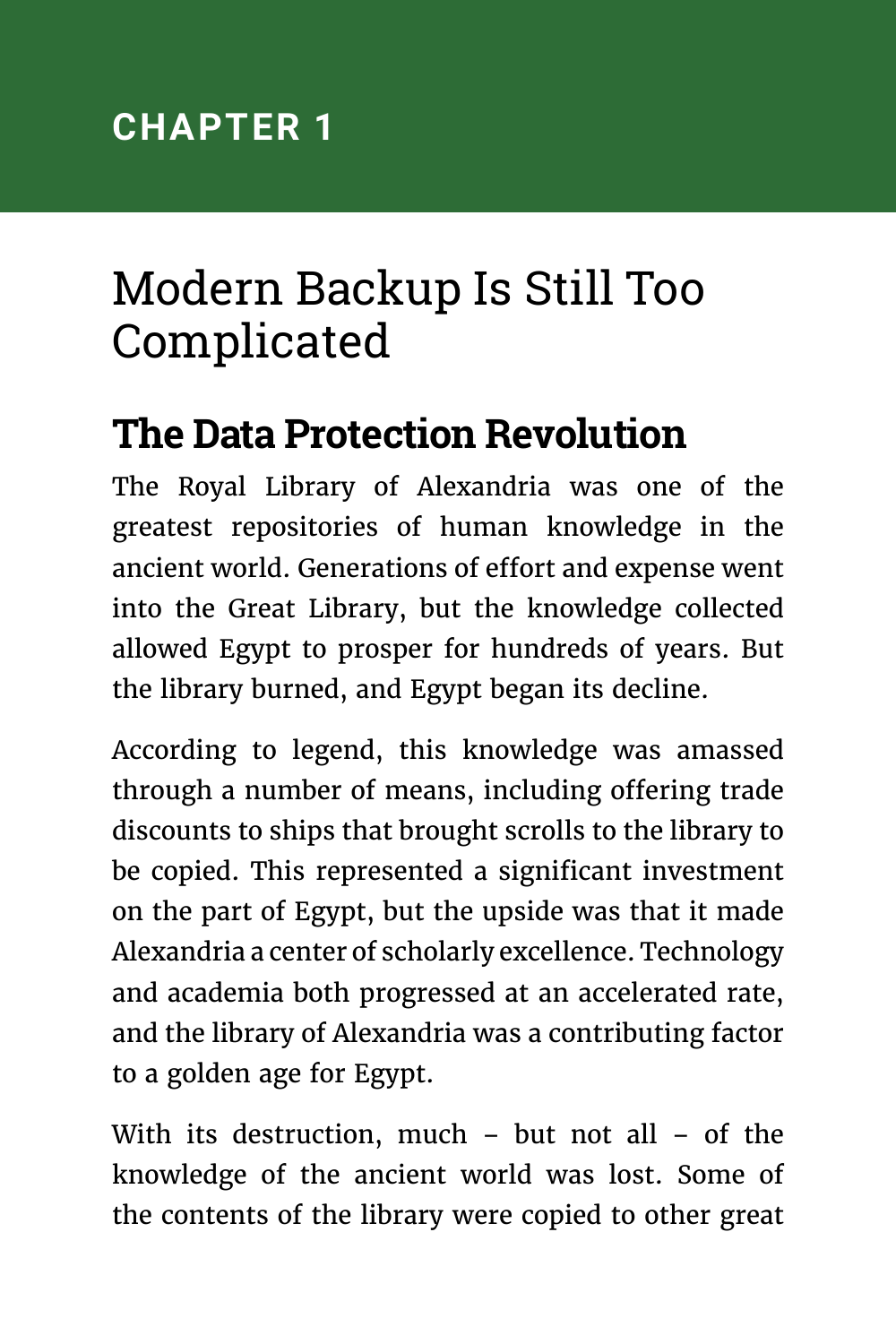institutions of the day, and this preservation and sharing of knowledge ultimately helped give rise to the great universities of Europe, and modern academia as we know it.

Whether in the form of papyrus scrolls or bits stored on a hard disk, data has value, and data protection has been a concern since at least the days of the library of Alexandria. Much as Egypt benefited from the data that the Great Library collected, so too do today's organizations benefit from the data they hold; that makes the protection of that data as much a musthave today as it ever has been.

While we're fortunate that today's data protection methods don't require rooms full of scribes endlessly copying scrolls by hand, data protection in the information age has traditionally been timeconsuming, complicated and expensive. Thankfully, we don't need to wait another 2,000 years to see significant improvements in our approach to data protection. That revolution is happening today.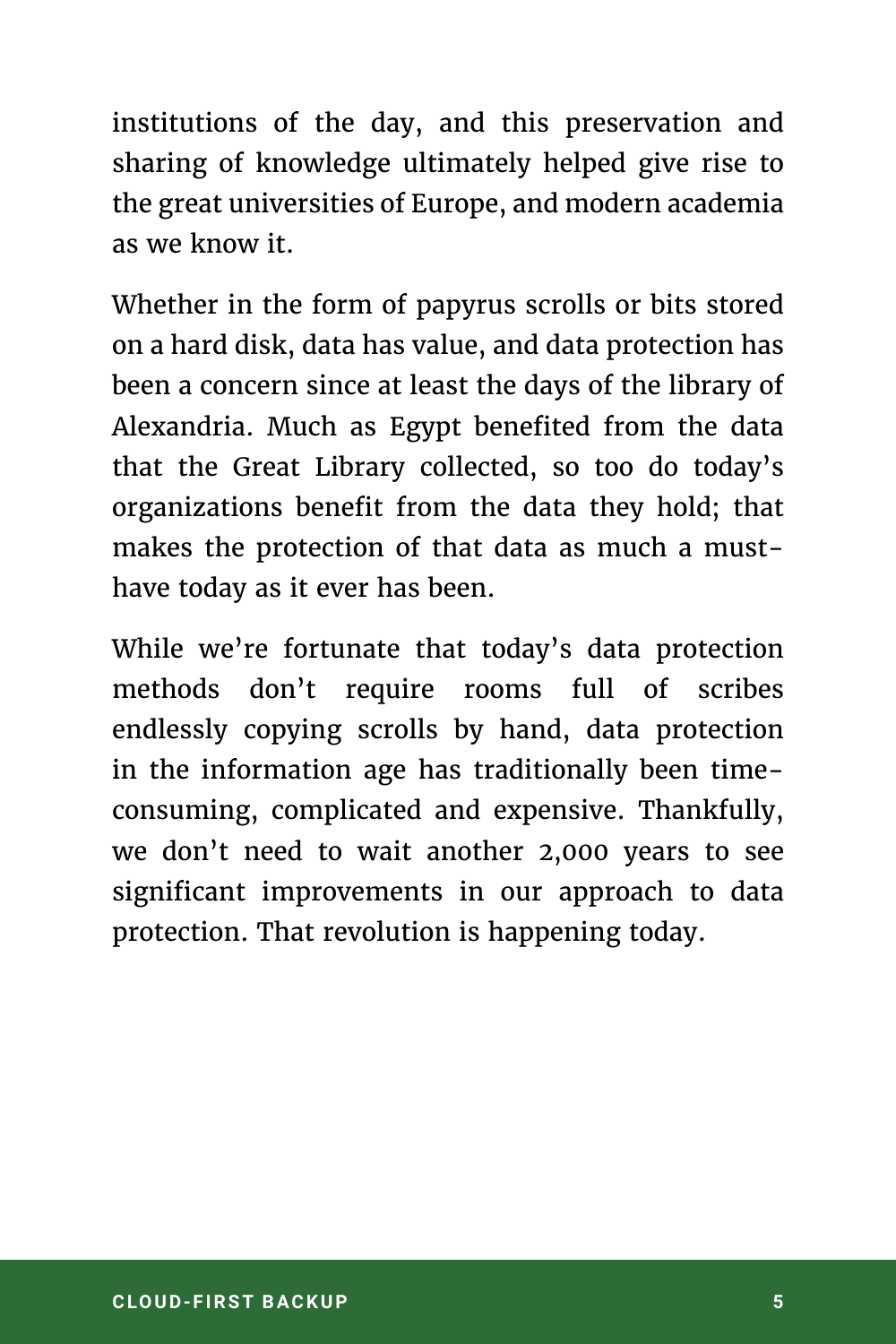### <span id="page-5-0"></span>**Data Protection Is Boring… Until Something Goes Wrong**

Today's data protection challenges share many similarities with those facing ancient libraries. Fires and other disasters are, of course, a concern regardless of the data to be protected. Data must be constantly migrated from one storage medium to the next to keep it accessible; paper crumbles, hard drives seize up, and SSDs degrade.

The data has to be transmitted from one location to another. Whether that transmission uses horses, boats, a FedEx truck or the internet, errors in transmission can occur, and they must be planned for. Ensuring that data can be read and understood is important; libraries focus on translating languages, whereas IT teams worry about virtualization platforms and physical host compatibility.

Librarians and archivists had to be – and still are – scrupulous about the details of their craft. The acidity and quality of inks and paper, humidity, temperature, and dozens of other considerations affected the lifespan of documents under their care. Modern industrial processes have solved many of these problems, but care and attention are still required.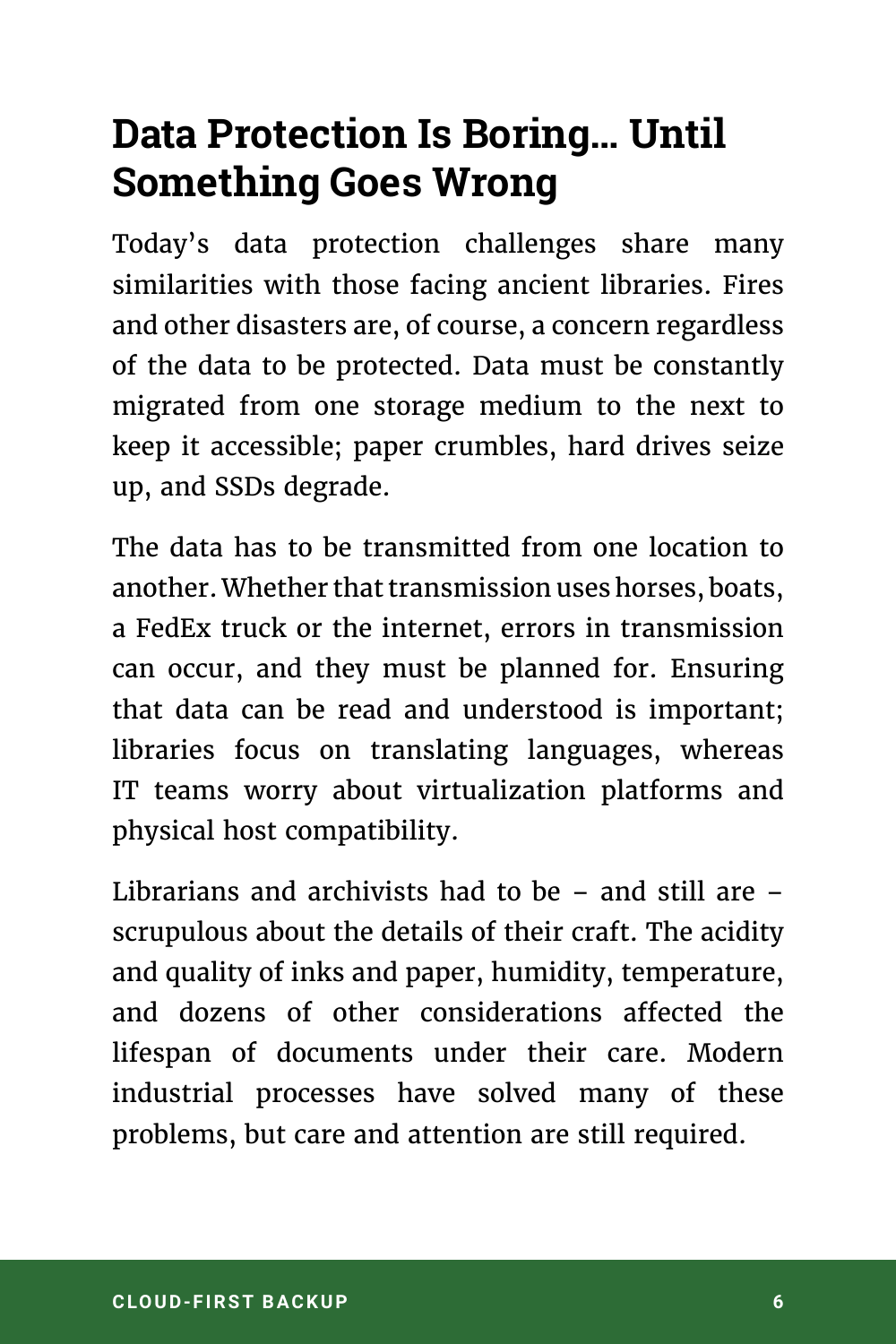Systems administration is no different, and there are many moving parts in the modern data center to be concerned with. Backup administrators need to be able to navigate all the technologies that underlie the workloads for which they're responsible. In addition, backup administrators must concern themselves with privacy, security and data sovereignty issues, especially as they relate to regulatory compliance.

As with librarians and archivists before them, today's backup administrators are turning to automation to assist them. Data protection may seem simultaneously boring and complicated by an overwhelming amount of nagging details, but it's still a vital consideration. No organization wants to end up [making headlines](https://www.computerworld.com/article/3156829/security/la-college-pays-28-000-ransom-demand-new-sophisticated-spora-ransomware.html) for IT failures, but a lack of adequate investment in data protection is an increasingly common way to make the news.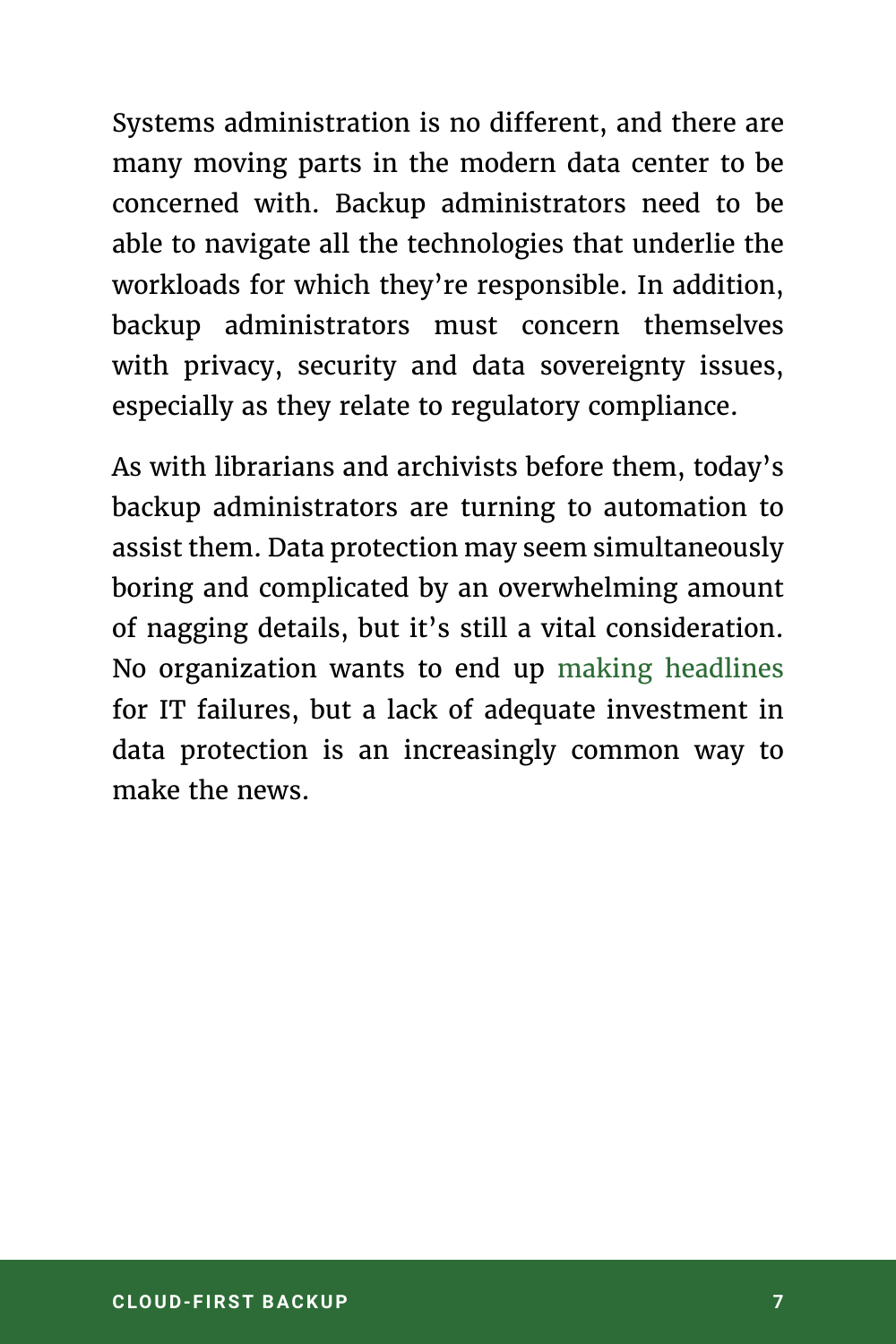### <span id="page-7-0"></span>**CHAPTER 2**

# Hidden Backup Software Costs

Adding to the woes of the modern backup administrator is the fact that very few organizations get to tear their entire IT apparatus down and take a completely modern, greenfield approach. In the real world, data centers are the result of incremental growth. Some workloads may have existed, largely unchanged, for decades, while entirely new workloads are added all the time.

Individual workloads in a data center each have their own requirements. These workloads are also frequently "owned" by different individuals or groups. Combined with the different ages of various workloads, the result is that, in practice, many organizations are running multiple data protection solutions, each covering different groups of workloads.

Multiple data protection solutions often means higher data protection costs. Each backup solution has to be licensed, and this licensing is often both an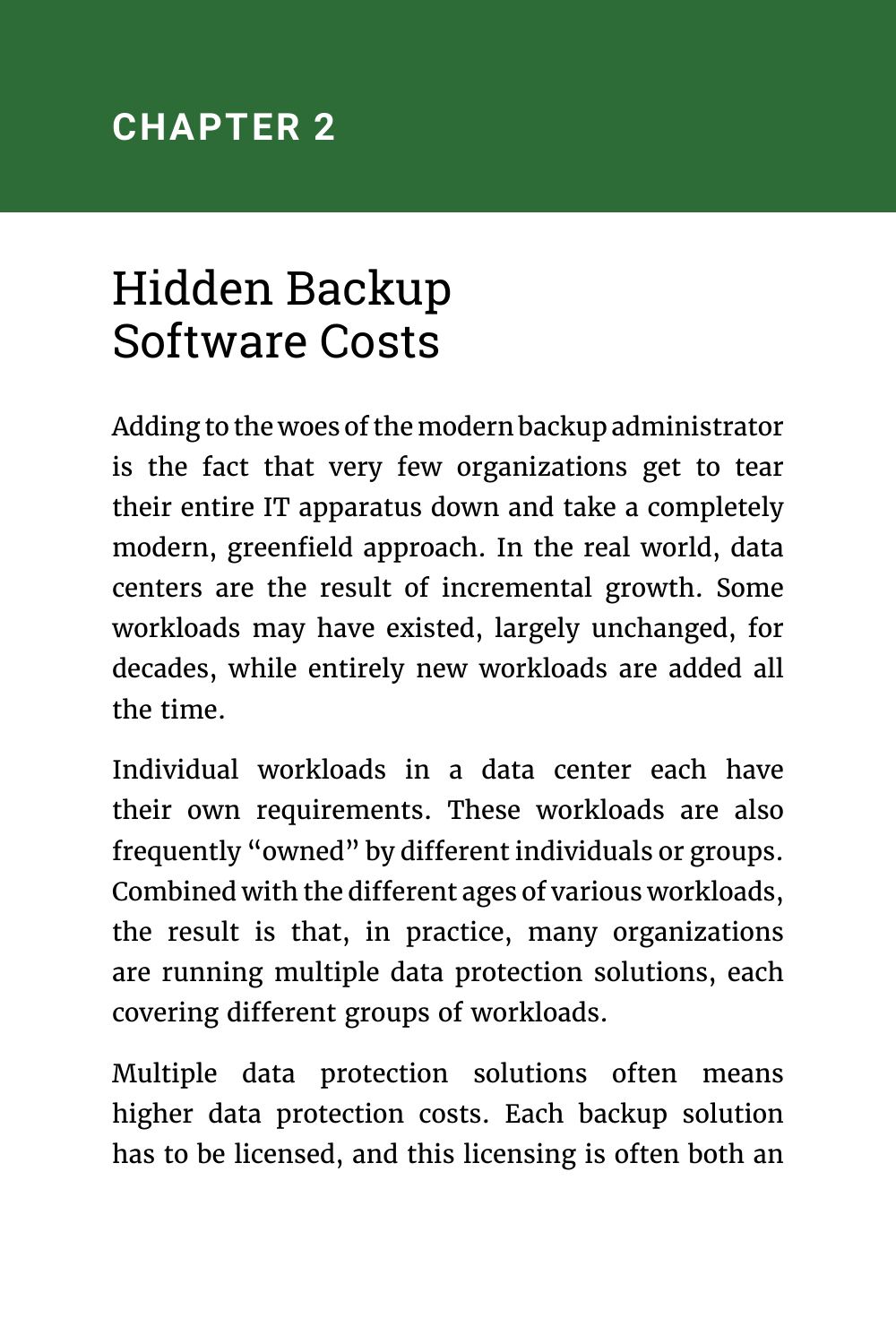initial expense as well as an ongoing subscription for support and/or cloud services.

Most data protection solutions have storage considerations that also impact costs. Many data protection solutions require some form of local, onpremises storage, even those that use a cloud provider as the ultimate backup destination. Storage may be in the form of hardware appliances provided by the data protection vendor, or require dedicated storage to be designed and provided by the organization deploying the data protection solution.

Off-premises storage is a necessary part of data protection design; you don't want to keep all copies of your scrolls in one library. Not so long ago, it was common for organizations to accomplish this by backing up to tape, and shipping tapes offsite. Some organizations still use this approach.

When backing up to tape, backups are streamed to a Virtual Tape Library (VTL). This data is then copied to physical tapes, put on a truck and sent to a secure offsite storage facility. This creates three copies of the data in the form of the production copy, the onsite VTL backup and the offsite tapes.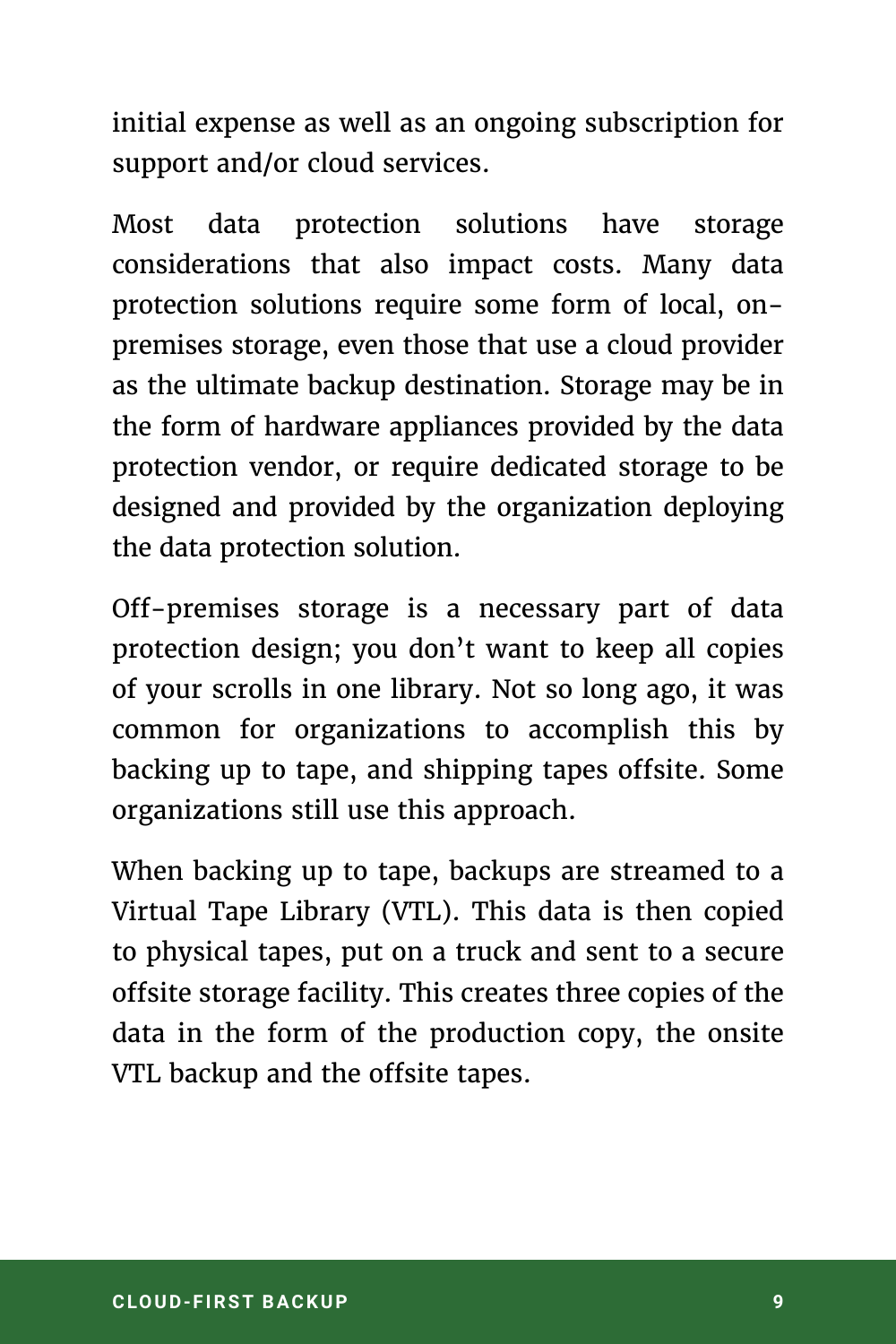**The 3-2-1 backup strategy** states that organizations should keep 3 copies of their data on at least 2 different types of storage media, with at least 1 copy being offsite. Offsite backups are an absolutely critical component of any data protection strategy. If your data doesn't exist in at least two places, then it doesn't exist.

Tapes aren't the greatest transmission medium, and as internet access became more affordable, tapes largely went away. Today, most organizations back up their data to a local disk-based storage array and then send a copy to their disaster recovery site over the internet. But this approach has its own problems.

Maintaining a disaster recovery site is expensive; done properly, a disaster recovery site is an exact duplicate of the production environment that never gets used except in case of emergency. While it's true that the disaster recovery site will pay for itself in a hurry when disaster strikes, it isn't uncommon for organizations to seek to find a way of sharing the cost of maintaining this backup compute capacity with others.

This is where cloud data protection comes in.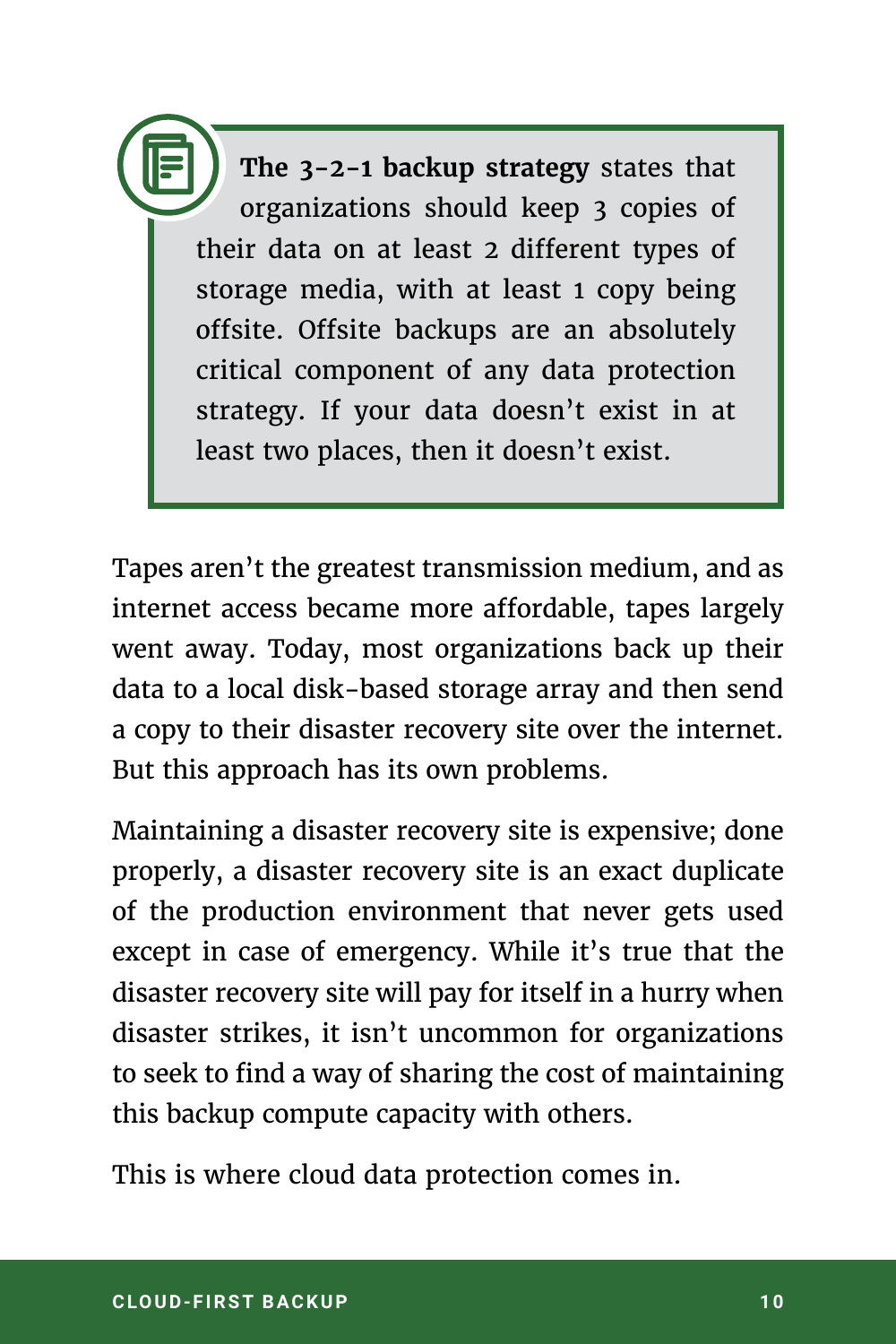## <span id="page-10-0"></span>**Cloud Data Protection**

Modern data protection solutions involve sending a copy of data to a cloud storage location instead of an organization-owned disaster recovery location. Clouds are shared infrastructure, used by multiple organizations. This allows organizations to pay only for what they actually use.

More importantly, cloud infrastructure is managed by the cloud provider. Systems administrators don't have to occupy themselves with storage management, server management or any of the other tasks associated with ensuring that the data protection destination is operational and ready to serve its purpose. Instead, they can focus on tasks that are more interesting and satisfying.

Job satisfaction has important implications for the business. Dissatisfied employees leave. Replacing them is costly. Organizations shedding administrators because of a refusal to modernize data protection could also be facing the problem of losing administrators with critical organization-specific knowledge. If one's data protection approach consists of a patchwork of solutions, losing the only people who understand how it's all held together can be dangerous.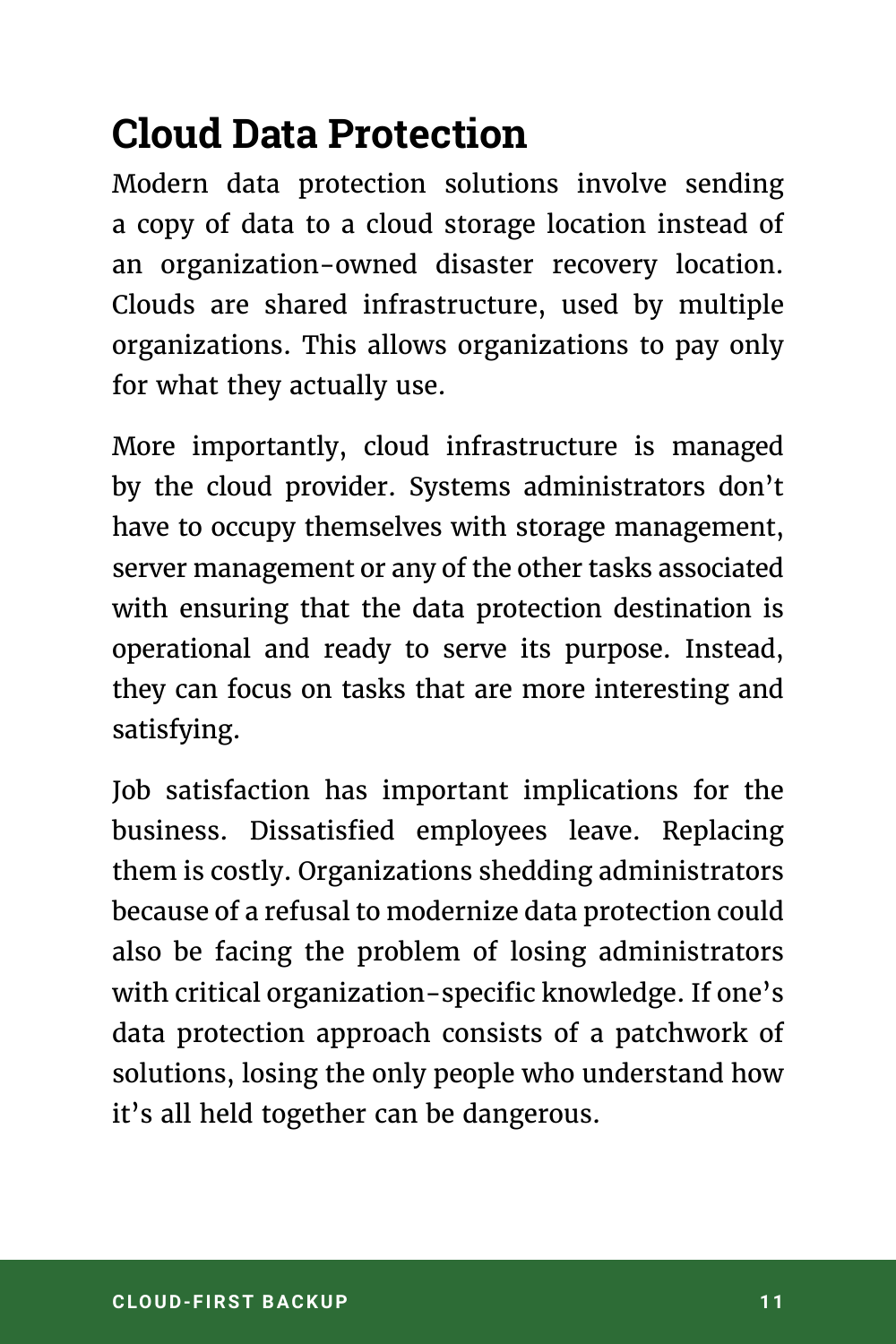Modern cloud backup solutions can help. They solve a lot of very messy, very complicated, and very timeintensive IT infrastructure problems. But cloud backup solutions are significantly different from their predecessors. Those differences should be understood before implementing cloud backups.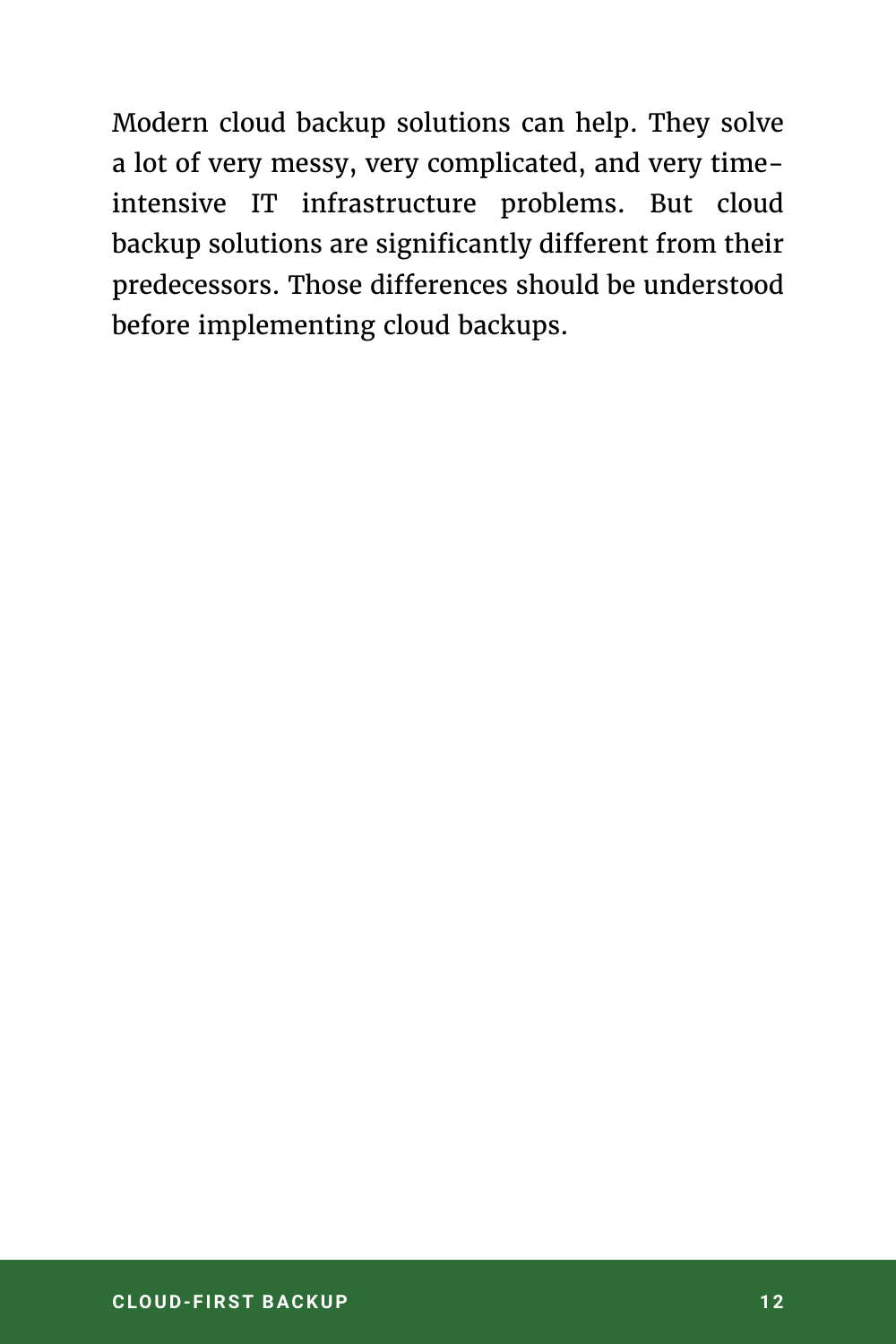# <span id="page-12-0"></span>Cloud-First Backup Has the Answers

Cloud backups place an organization's data in the care of the cloud provider. This is an act of trust. The organization is trusting that the cloud provider will not lose, exploit, or sell that data. Trust is hard to earn, and once lost, it's nearly impossible to regain. So how can a cloud provider gain an organization's trust, and how does an organization set about learning to trust a cloud provider?

Backing up data to the cloud vies with using Dropboxlike sync-and-share solutions as the first step taken into the cloud by organizations of all sizes. At first glance, this may seem somewhat odd; backups contain all of an organization's data. If one wanted to compromise an organization, backups seem like an ideal starting point.

Unlike many other cloud-based workloads, however, backups can easily be encrypted. Depending on the encryption solution used, and how it's implemented, this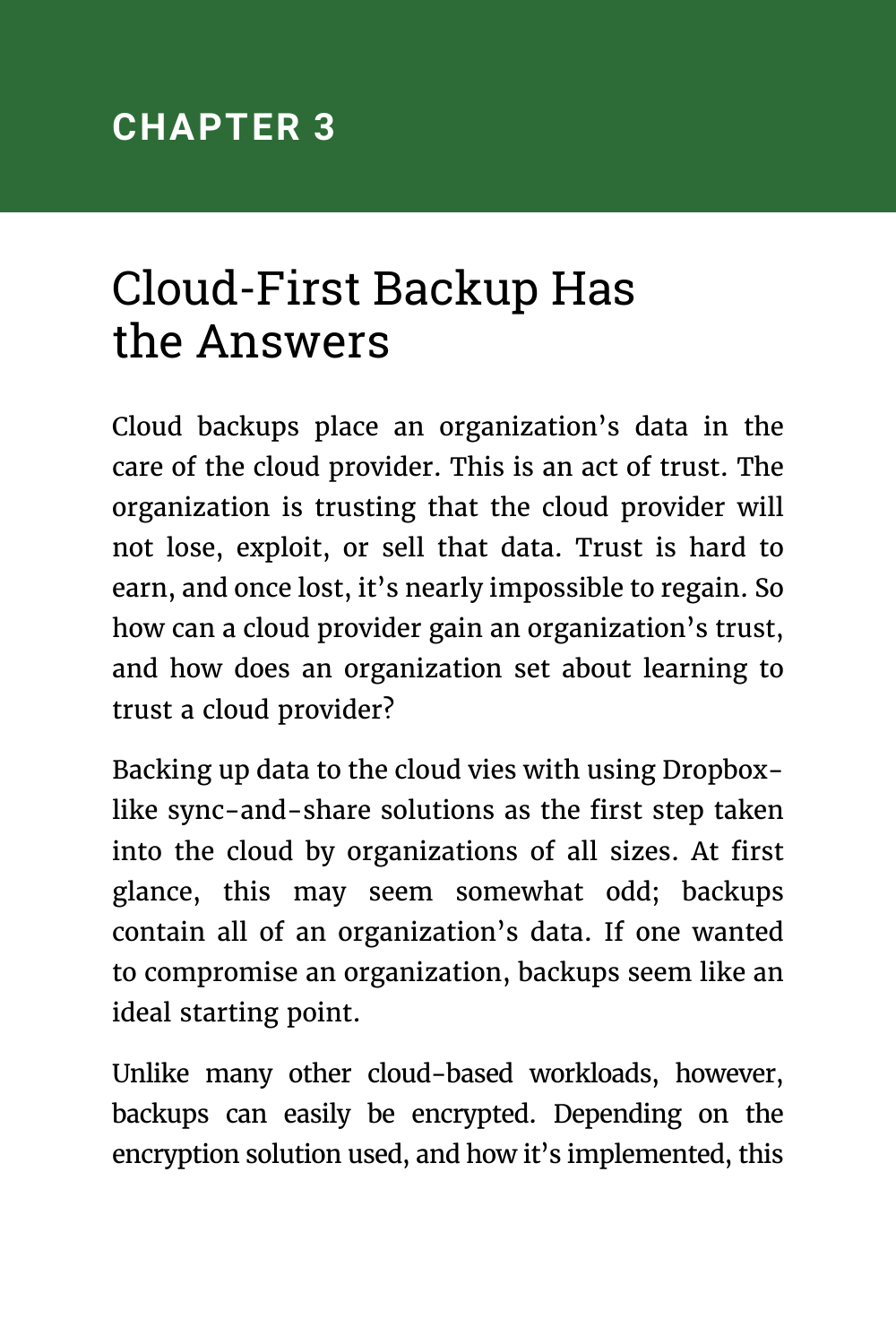doesn't require trusting the cloud provider. The cloud provider can't decrypt the backups to see what's inside.

The current standard for backup encryption is AES 256-bit, which is generally considered acceptable even for military use. This encryption has 1.1 x1077 possible combinations, and with the most advanced known techniques – ones specific to AES, and not restricted to optimal theories about key space size – it would take longer than the universe itself has existed to crack.

How encryption keys are handled is also a part of determining whether or not backups are secure. Cloud backup solutions should support both private key and centralized key management solutions. With private keys, the organization handles its own key management. Centralized key management is typically for those organizations looking for more ease of use, and may require a third-party key management solution, or be integrated directly into the data protection software itself.

Encryption in-flight is just as important as encryption at-rest. Communication between an organization's on-premises data center and the data protection solution running on the cloud side should occur via TLS or VPN tunnels. This will minimize the chances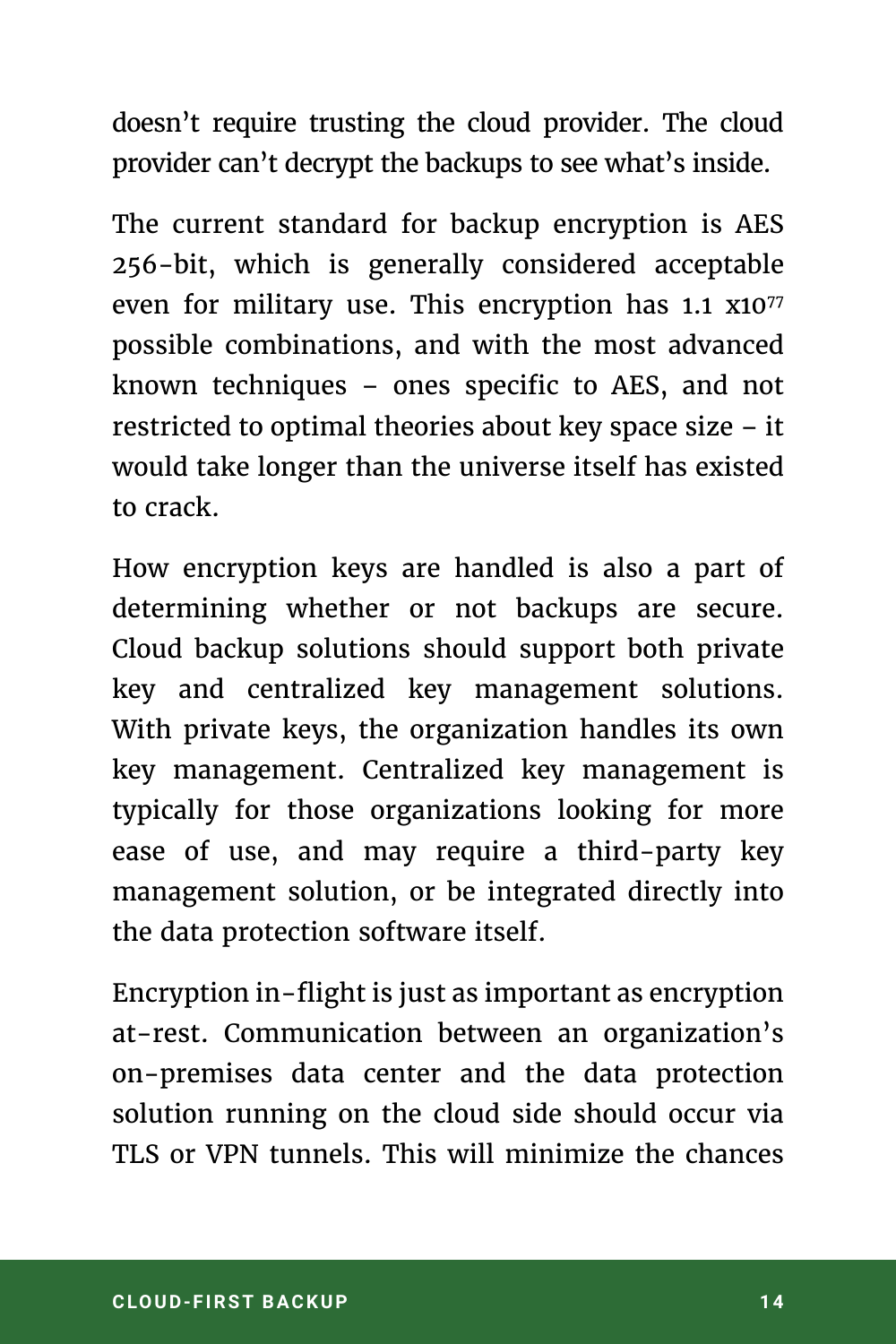of data being compromised by malicious third parties that have access to one of the intermediate network links between the organization and the cloud provider.

Perhaps most importantly, the cloud provider should be committed to meeting as many compliance standards as possible. Important compliance standards to look out for are the use of ISO 27001 certified data centers, compliance with the SSAE 18 auditing standard, and the Service Organization Control 1 (SOC-1) Type 2 requirements covering the data center's internal control over financial reporting.

Certifications are important; not because of the ability to check boxes in a compliance effort, but because of the underlying effort they represent. From a systems administrator point of view, the goal is to select data center operators that have tight controls over who can access the data stored in these data centers, and who ensure that every access is logged and audited.

This approach to data center design, operation and management is important to ensuring that sensitive Personally Identifiable Information (PII) is protected. Protecting PII is at the core of a number of regulatory regimes, including the Sarbanes–Oxley Act (SOX), the Health Insurance Portability and Accountability Act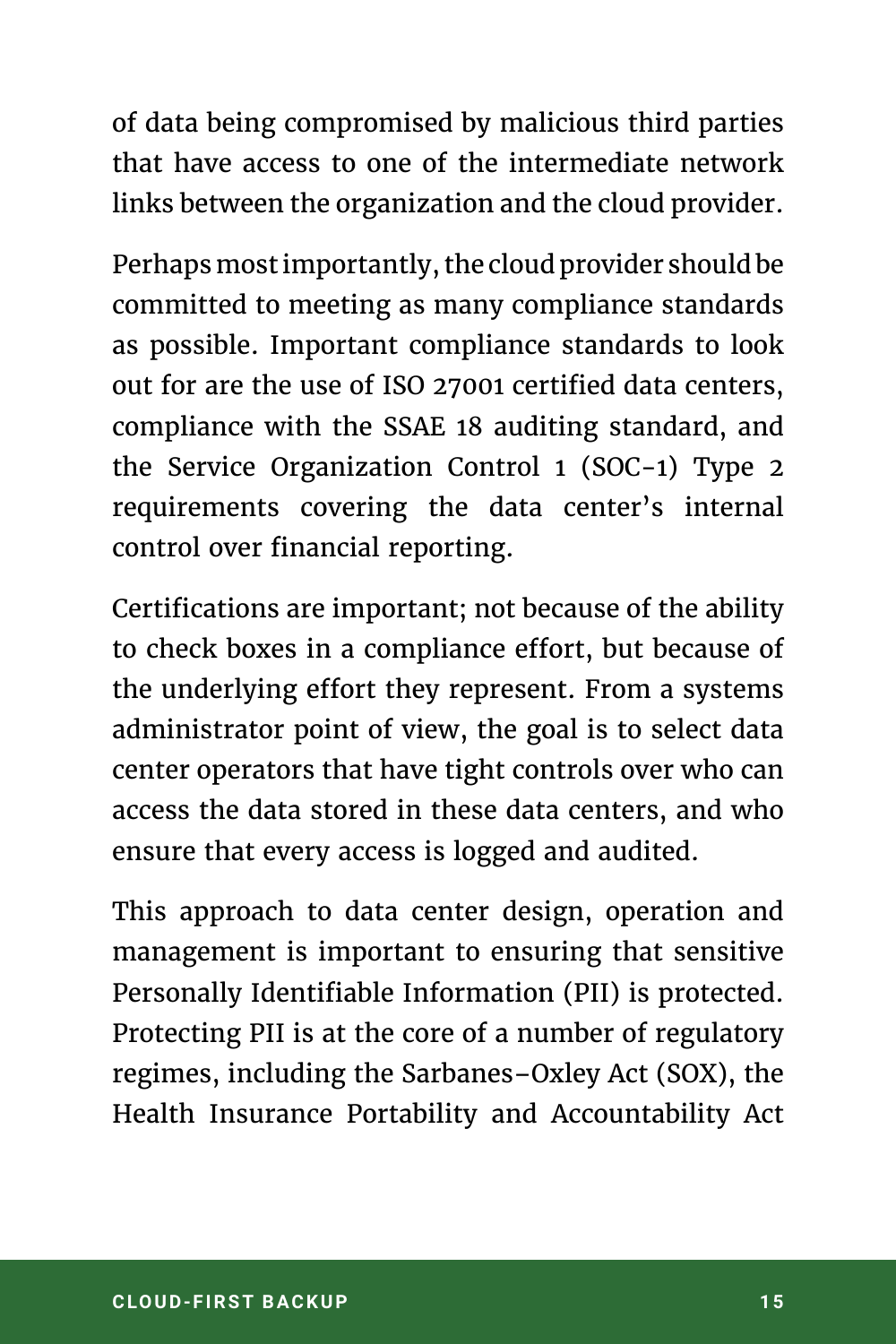(HIPPA) and PCI-DSS, all of which data centers can – and should – achieve certification for.

Data center certification efforts are also part of, but not the whole of, achieving compliance for more demanding regulatory standards, such as the European Union's General Data Protection Regulation (GDPR). While the GDPR requires efforts that transcend IT and place demands on business practices and organizational structure, IT teams are required to exercise care over where the data is stored, who can access that data, when, and under what circumstances.

Privacy and data sovereignty concerns may require that organizations store their backup data not only in data centers meeting a high standard of security compliance, but also that the data be physically stored within specific jurisdictions. A global footprint is increasingly important, especially for any organization seeking to handle the data of EU citizens.

This global footprint is ever-evolving. Currently, Europe recognizes 12 countries or territories as having [adequate](https://ec.europa.eu/info/law/law-topic/data-protection/data-transfers-outside-eu/adequacy-protection-personal-data-non-eu-countries_en) privacy laws, a concept [important](https://www.politico.eu/article/europe-data-protection-privacy-standards-gdpr-general-protection-data-regulation/) for the handling of EU citizen data. Canada, once considered to have adequate privacy laws, is increasingly considered to be only [partially adequate](https://www.theglobeandmail.com/report-on-business/industry-news/marketing/calls-grow-for-canada-to-modernize-privacy-laws-amid-eu-changes/article35778176/). The U.S., meanwhile, is questionably adequate, and only for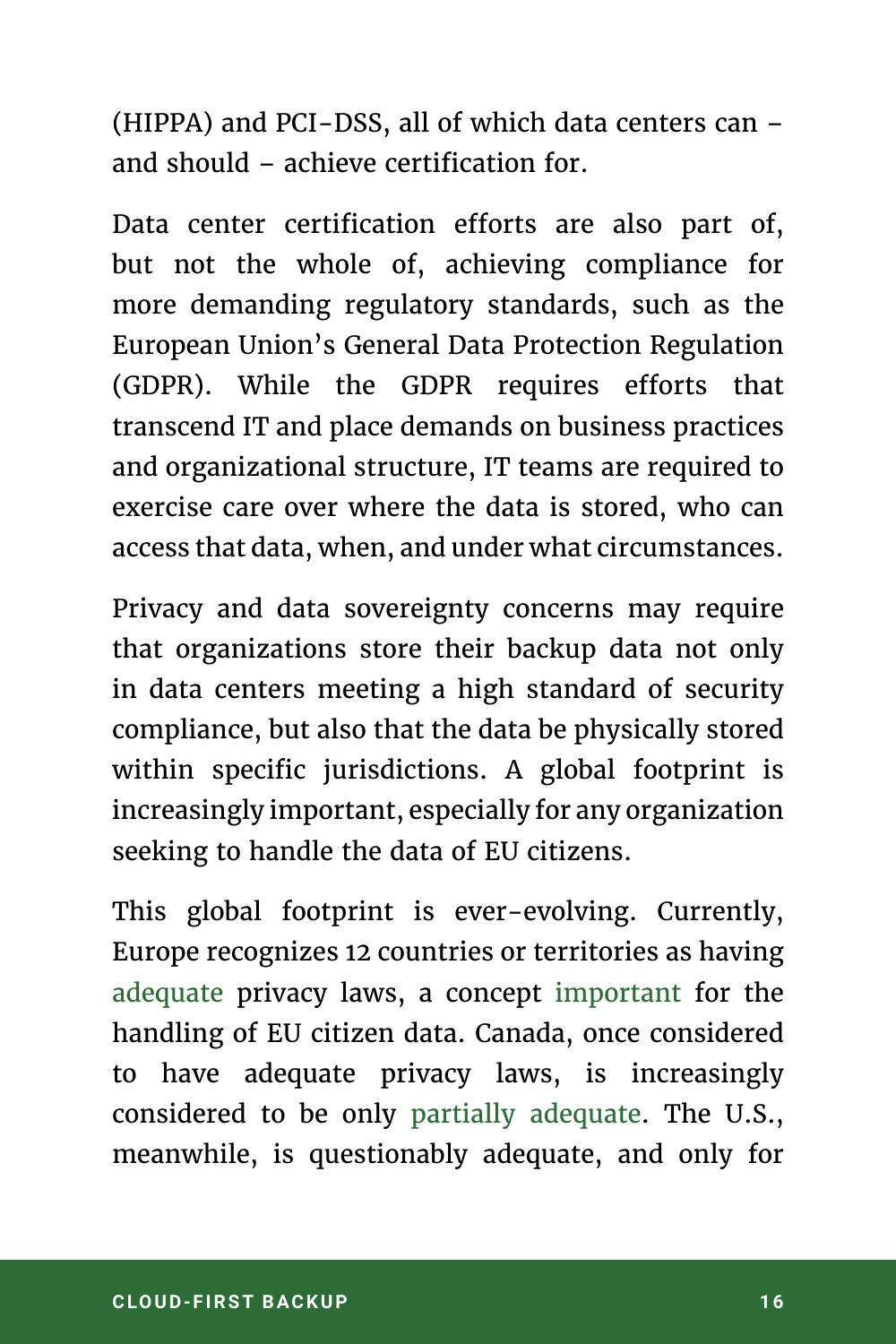as long as the [Privacy Shield](https://ec.europa.eu/info/law/law-topic/data-protection/data-transfers-outside-eu/eu-us-privacy-shield_en) legislation remains undefeated in EU courts, something that may happen sooner rather than later.

Because the intricacies of politics are so fluid, the details don't matter quite as much. What matters is that when choosing a cloud provider to act as a data protection destination, a diverse global footprint – preferably one that includes multiple EU nations – and a commitment to expanding that footprint should be considerations as important as encryption or compliance standards.

Checkbox compliance isn't enough, either; cloud data protection providers must demonstrate an ongoing commitment to meeting ever-evolving privacy, security and data sovereignty concerns. Ideally, they should also have a track record of confronting these challenges in a proactive manner, so that organizations are never left in regulatory limbo.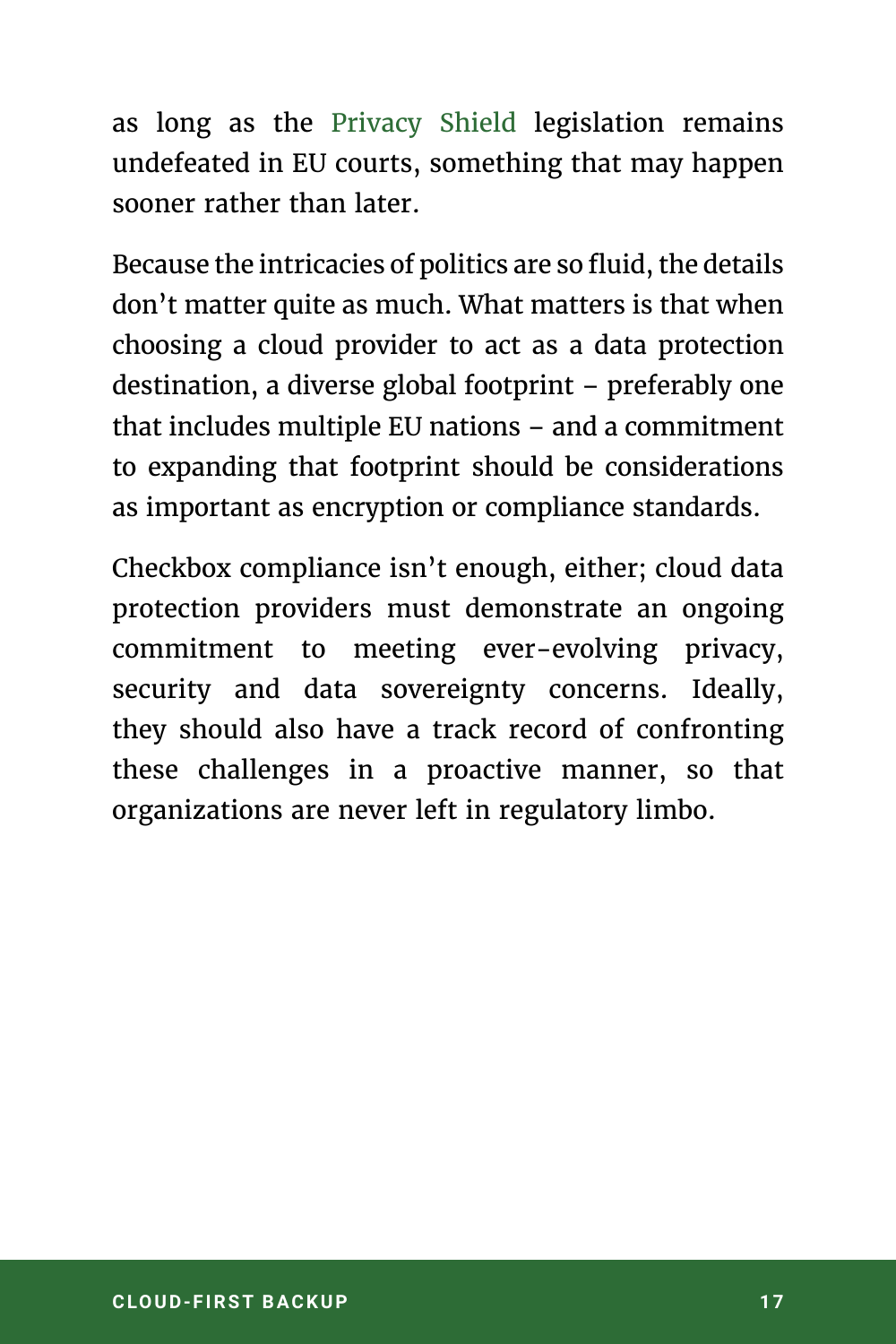# <span id="page-17-0"></span>Deploying Cloud-First Backup Is Easy

Cloud backup solutions can be broadly divided into two categories: those that require some form of Cloud Storage Gateway (CSG), and those that don't. While there is certainly a great deal of variation among the various offerings, solutions that require a local repository or staging area tend to have notable differences from those that don't, and these differences influence all aspects of data protection design within an organization.

Virtually all cloud data protection solutions employ some form of data efficiency. This is a real-world requirement of cloud data protection; internet bandwidth is expensive, and many organizations have an upper limit on how much upstream bandwidth their local internet service providers are willing to provide. Deduplication, compression and sometimes WAN acceleration are all technologies commonly used to achieve this goal.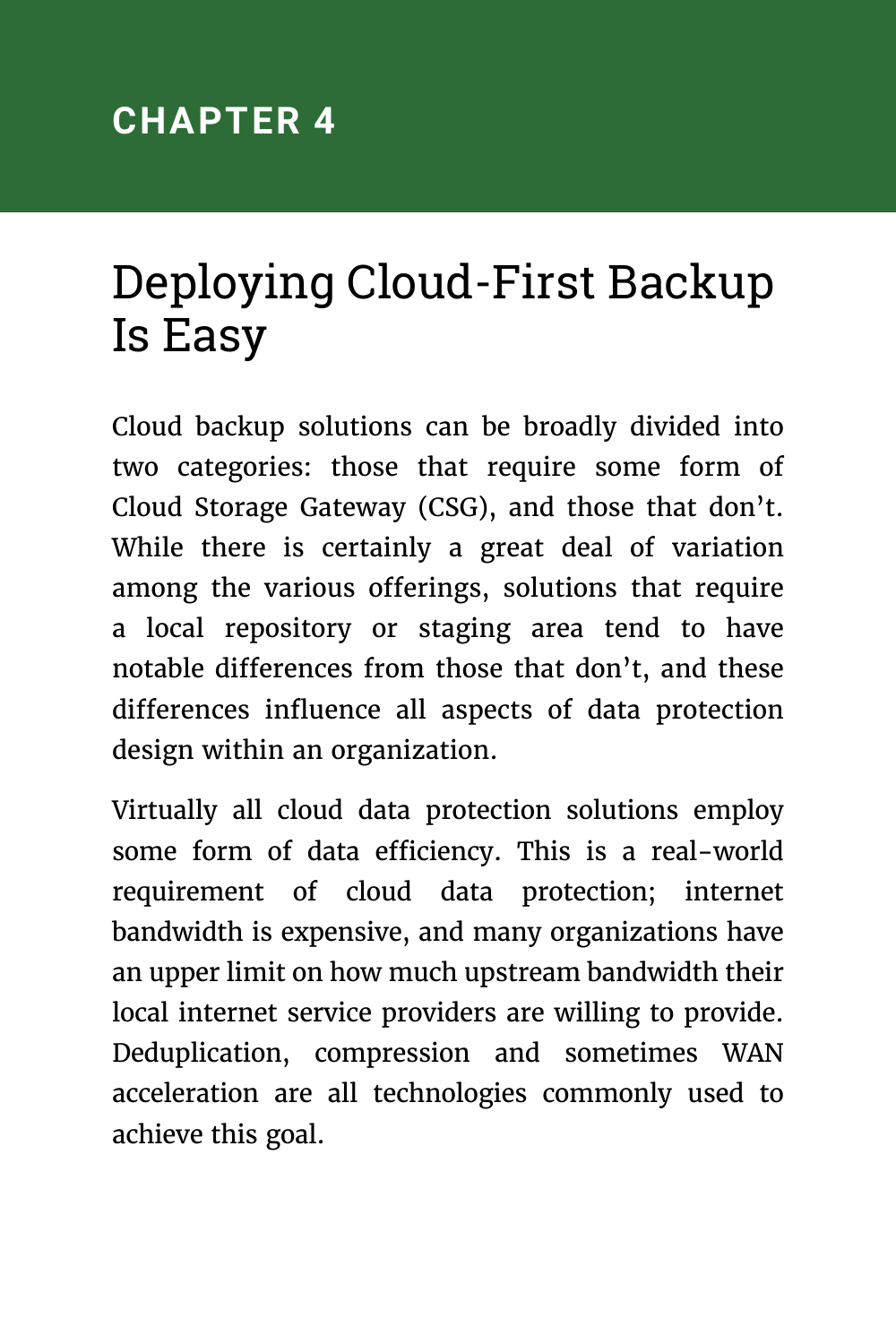Solutions that employ a CSG serve as a buffer for backups. Backups are sent to the CSG, which then performs data efficiency activities upon the data; that data is then unspooled to the cloud data protection destination.

CSGs have several advantages. Because they're a dedicated device, they can be configured to contain a full manifest of all data blocks in the data protection regime. This allows for more efficient deduplication, and thus may place a lower demand on internet throughput than cloud data protection solutions that don't use CSGs.

CSGs also usually have dedicated hardware. This means that data protection activities don't impact the CPU of running workloads. If the CSGs serve a dual role as a local repository, they may also contain a copy of some or all of the backups that have been sent to the cloud.

The disadvantages of CSGs is that they're typically both a significant capital expense and an ongoing operational and management expense. In addition, because CSGs buffer data to be sent to the cloud and unspool it over time, the backup arrival at the data protection destination can be delayed for several hours when compared a direct backup approach. This lengthens Recovery Point Objectives (RPOs), so in the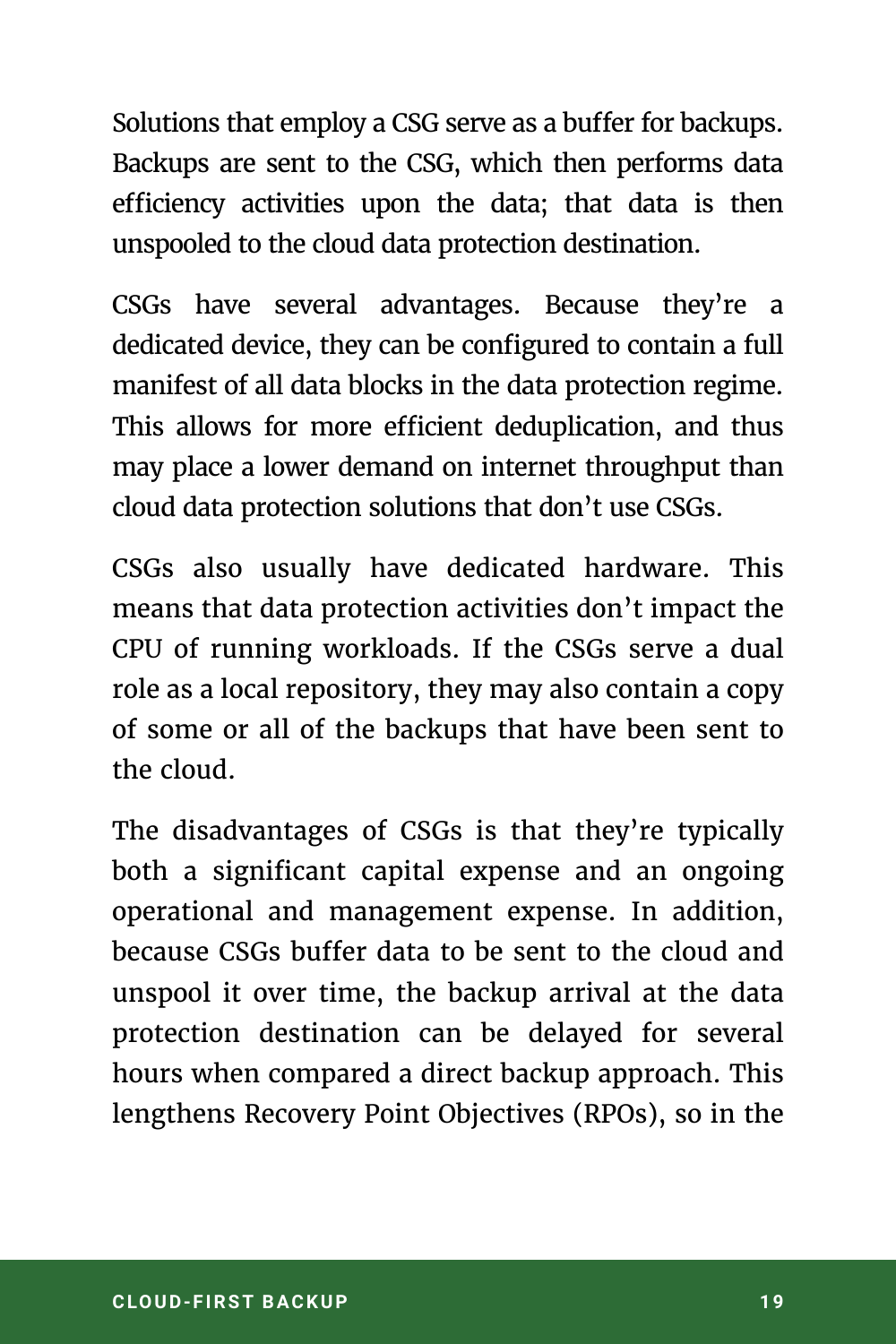event of a disaster, more data could be lost than would be the case with a direct cloud backup solution.

Both direct-to-cloud data protection solutions and CSG-based solutions may use Changed Block Tracking (CBT) or CBT-like technologies as part of their data efficiency. All CBT solutions function in a similar manner: an initial replication is performed, which includes a full copy of the backup set. From that point forward, every write that the protected workload makes to its storage is sent to the data protection destination.

Direct-to-cloud data protection solutions typically use an agent that's installed. This has the advantage of shorter RPOs when compared to CSGs, but they generally must perform their data efficiency operations in the protected workload itself. This can mean an increased CPU overhead for each protected workload, but in practice this overhead typically proves to be minor.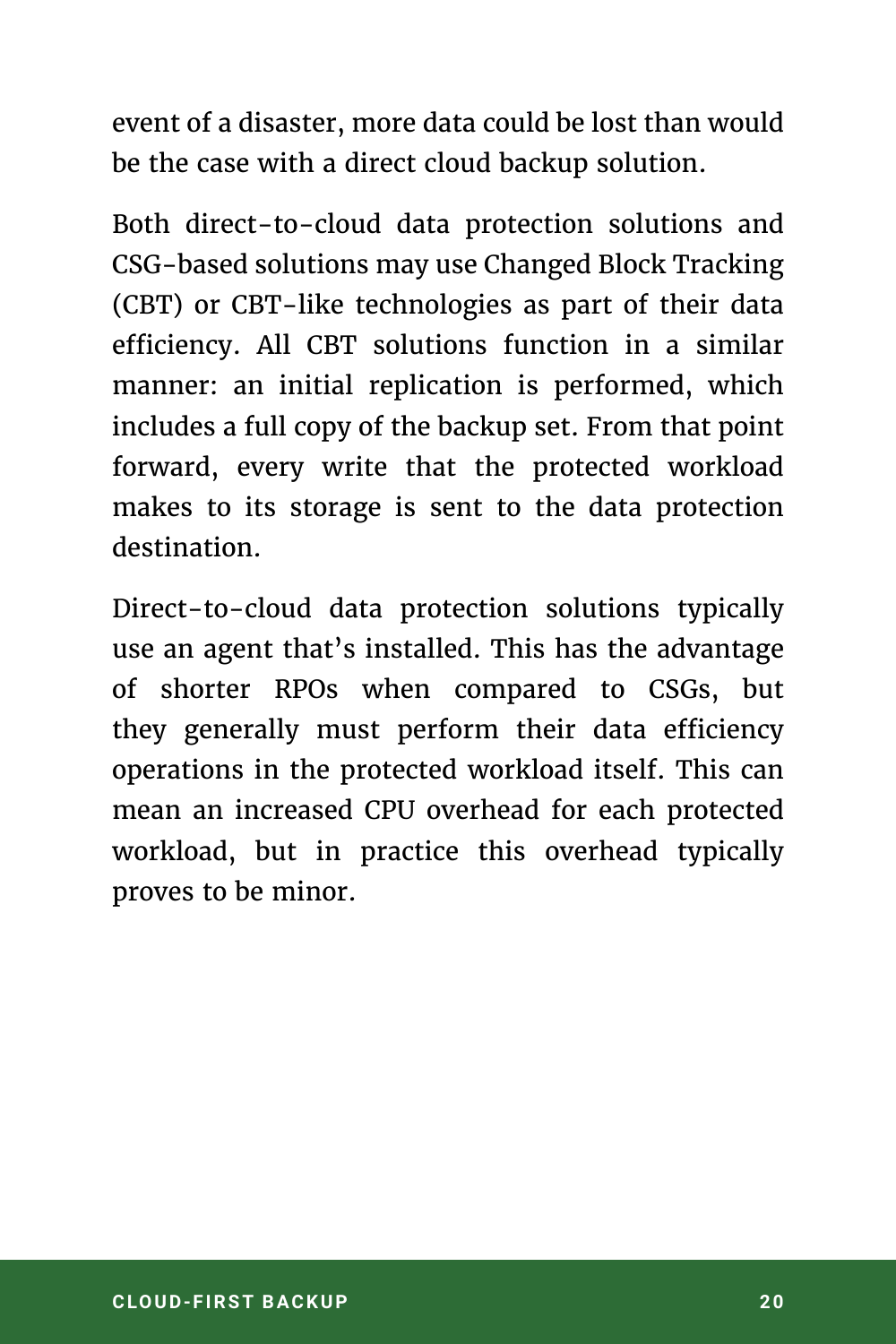# <span id="page-20-0"></span>Restores Are A Pleasure

While all the concepts discussed here are important considerations, the single most important concept in any data protection discussion is the ability to restore your data. If you can't recover your data, then it doesn't exist.

There are two primary restore concerns: the Recovery Time Objective (RTO), and restore verification. Restore verification is the most important component of data protection. Tragically, it's also often the most overlooked. Restore verification ensures that data can be extracted from backups, restored as expected, and used as intended.

In the case of individual file restoration, this means the ability to extract the correct file version and then restore it to the location desired by the end user. In the case of a complete workload, restore verification would mean the ability to return that workload to operation, typically through the use of virtualization.

RTOs are the measure of how long it takes to restore requested data or workloads to their intended state. RTOs are significantly impacted by the technologies in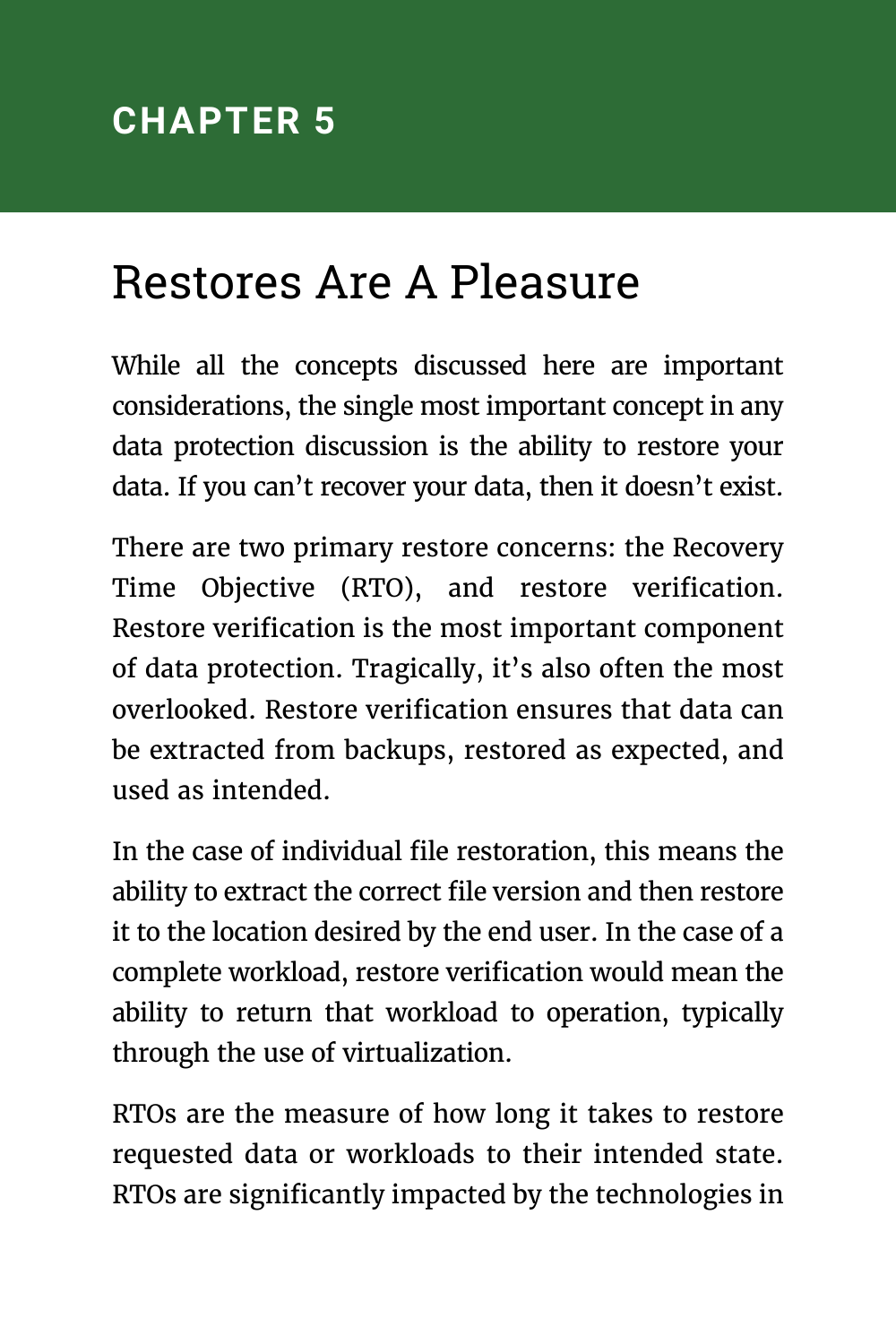use. Local backup repositories, for example, typically offer the fastest RTOs for restoring a workload back to its original on-premises infrastructure. These are frequently used for workloads where low RTOs are a necessity, as it can take several minutes or even hours to pull a complete workload down from an offsite data protection location, such as a cloud provider.

Data protection solutions that allow for instantiation of workloads directly from a backup set are faster still. These solutions can restore a workload to functionality in seconds. This functionality may be offered by solutions that integrate temporary workload capacity into a local data repository or CSG.

Advanced cloud data protection solutions offer even more choices. Those solutions with block-level restore granularity can roll back workloads to a previous version quickly, as only change blocks need to be fetched from the cloud.

Many solutions also offer the ability to "pre-warm" a data recovery site, downloading a copy of protected workloads and keeping them up to date until a planned failover occurs. This same technology can be extended to offer continuous recovery, where a disaster recovery site is kept perpetually warm and ready to take over should the primary location fail.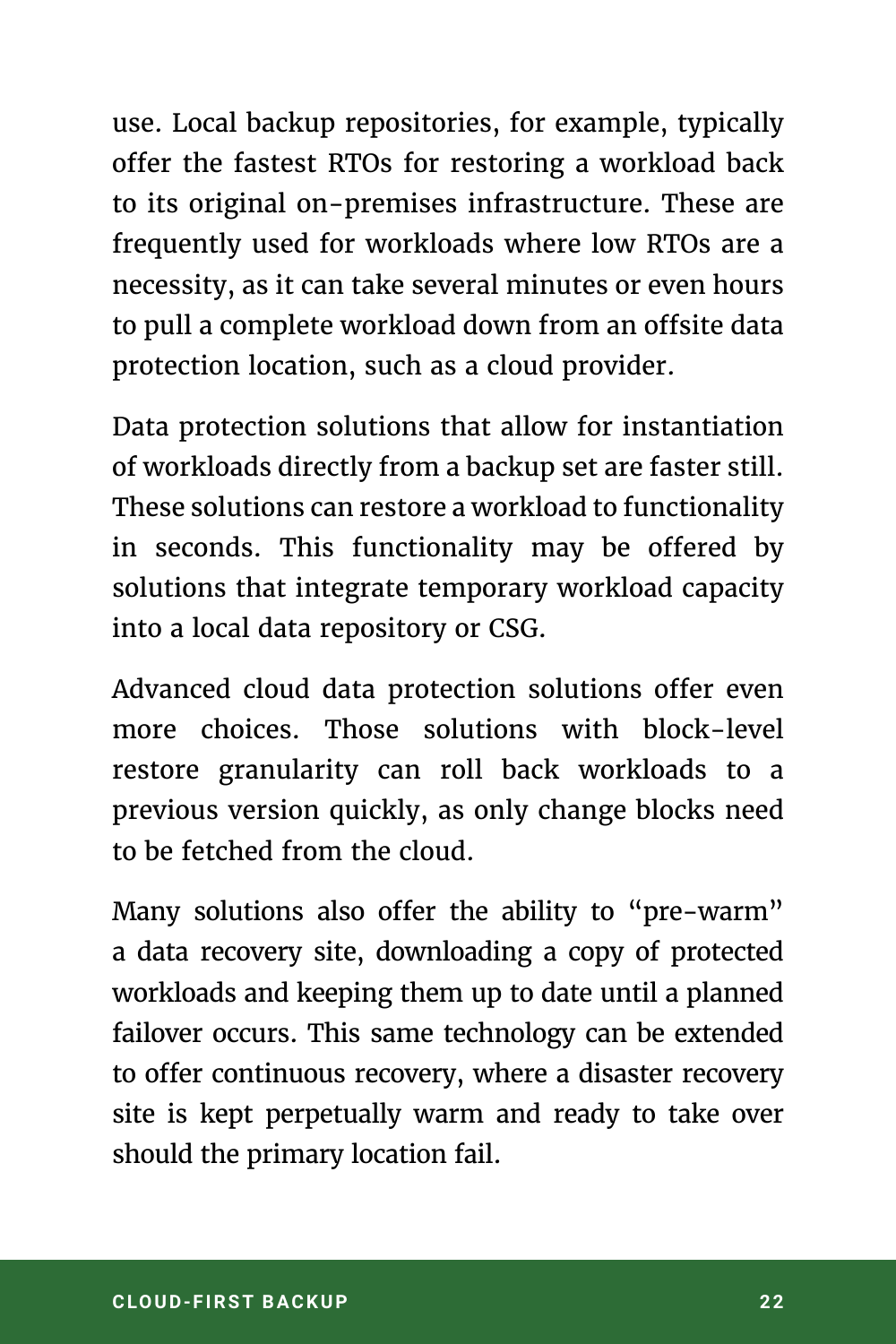# <span id="page-22-0"></span>Cloud-First Backup Keeps Your Business Available

Regardless of which data protection solution is chosen, the important thing is to ensure that your data is being protected. In a [recent survey](https://www.emc.com/collateral/presentation/emc-dpi-key-findings-global.pdf) that included more than 2,200 respondents, only 18% believe that their current data protection solution will meet all future business challenges. The same survey reports that the average cost of data loss is as high as \$900,000, with the average cost of downtime being \$555,000. Data protection is not an option. It's a business necessity.

Data protection is also complicated, and as a result it's easy to get wrong. No one wants to be in the headlines for getting it wrong. Because of this, cloud data protection is quickly becoming the first choice for data protection. Cloud providers take care of a lot of the complexity involved with data protection. They also reduce the expense of having an additional site for disaster recovery purposes.

The biggest reason to fear cloud data protection is that trusting others is hard. This has been solved.